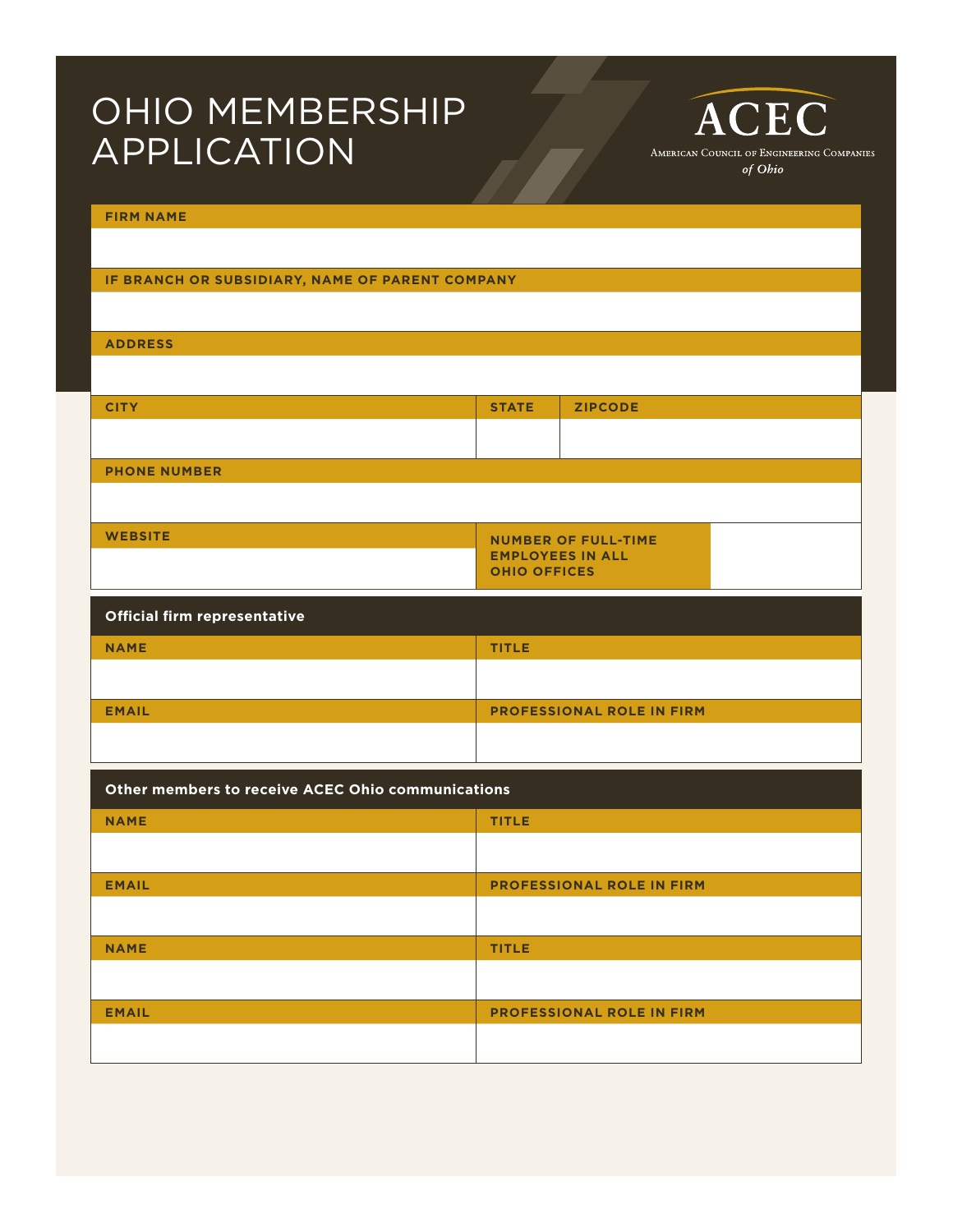| <b>NAME</b>                                                                                   | <b>TITLE</b>                                             |
|-----------------------------------------------------------------------------------------------|----------------------------------------------------------|
|                                                                                               |                                                          |
| <b>EMAIL</b>                                                                                  | <b>PROFESSIONAL ROLE IN FIRM</b>                         |
|                                                                                               |                                                          |
| Business organization type/ownership (check one)                                              |                                                          |
|                                                                                               |                                                          |
| Cooperative                                                                                   | <b>Joint Venture</b>                                     |
| Corporation                                                                                   | <b>Limited Partnership</b>                               |
| <b>Subchapter S Corporation</b>                                                               | <b>Limited Liability Company (LLC)</b>                   |
| <b>Public</b>                                                                                 | Partnership                                              |
| <b>Private</b>                                                                                | <b>Sole Proprietorship</b>                               |
| Minority status/special business classifications (check all that apply)                       |                                                          |
|                                                                                               |                                                          |
| <b>Certified Small Business</b>                                                               | <b>Disadvantaged Business Enterprise (DBE)</b>           |
| <b>Minority Business Enterprise (MBE)</b>                                                     | <b>Service Disabled Veteran</b><br><b>Owned Business</b> |
| <b>Women's Business Enterprise (WBE)</b>                                                      |                                                          |
| <b>CERTIFICATE OF AUTHORIZATION NUMBER</b><br>(OR P.E. LICENSE NUMBER IF SOLE PROPRIETORSHIP) |                                                          |
| FIRM DESCRIPTION (BRIEF DESCRIPTION OF THE FIRM'S ACTIVITIES IN 50 WORDS OR LESS)             |                                                          |
|                                                                                               |                                                          |
|                                                                                               |                                                          |
|                                                                                               |                                                          |
|                                                                                               |                                                          |
|                                                                                               |                                                          |
|                                                                                               |                                                          |
|                                                                                               |                                                          |
|                                                                                               |                                                          |
|                                                                                               |                                                          |
|                                                                                               |                                                          |
|                                                                                               |                                                          |
|                                                                                               |                                                          |
|                                                                                               |                                                          |